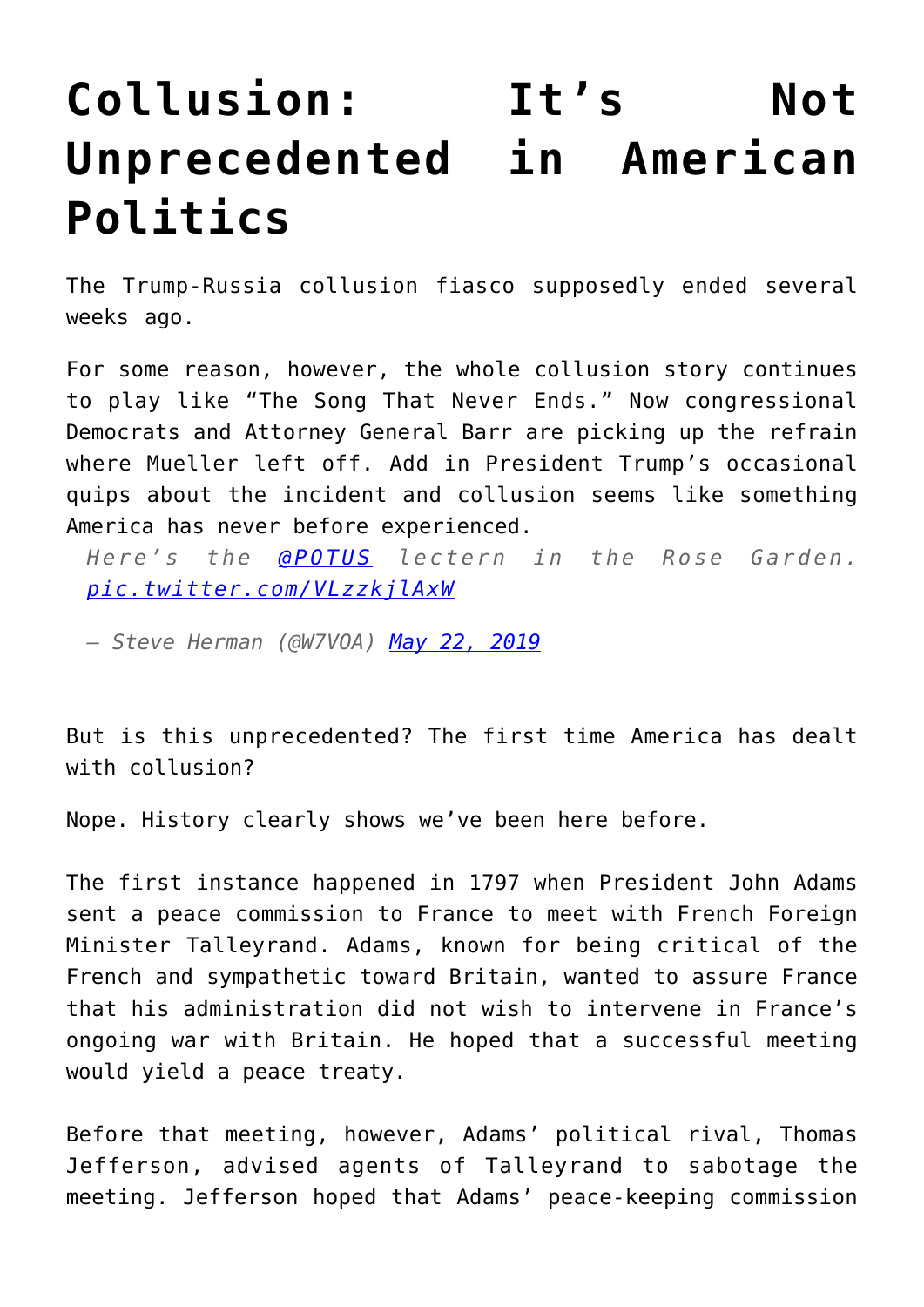would fail and reflect poorly on his administration.

The meeting was a complete disaster. But instead of blaming Adams, the American people blamed the French. Adams' support grew along with anti-French sentiment. This fiasco came to be known as the "XYZ affair."

Consider Jefferson's actions in this episode. Jefferson lost the presidency to Adams in 1796 but came back in 1800 and defeated Adams. In the middle of these two campaigns, Jefferson clandestinely conspired with a foreign power to sabotage the President's attempt at a peace treaty. America was close to war with France. Adams was seeking a peaceful solution that would be in the interest of both nations, but Jefferson's subversion nearly hijacked that plan. If this was not "collusion," I'd like to know what "collusion" is.

Fast forward to December of 1814. New England Federalists convened in Hartford, Connecticut, to discuss their grievances over the ongoing war with Britain and the possibility of secession. Agents of the British government attended the meeting. Collusion?

Instances of collusion aren't limited to the early years of America's founding. In his new book, *[Bobby Kennedy: A Raging](https://www.amazon.com/gp/product/1501111868/ref=as_li_qf_asin_il_tl?ie=UTF8&tag=intelltakeo0d-20&creative=9325&linkCode=as2&creativeASIN=1501111868&linkId=f29fc7702fae77b8f5952701aa1c1f29) [Spirit](https://www.amazon.com/gp/product/1501111868/ref=as_li_qf_asin_il_tl?ie=UTF8&tag=intelltakeo0d-20&creative=9325&linkCode=as2&creativeASIN=1501111868&linkId=f29fc7702fae77b8f5952701aa1c1f29)*, Chris Matthews reveals that President [Kennedy's](http://www.msnbc.com/hardball/robert-kennedys-back-channel-the-russians) [brother met privately](http://www.msnbc.com/hardball/robert-kennedys-back-channel-the-russians) with an official at the Soviet Embassy in 1961. Their discussion sought to enable the President to directly communicate with Soviet leader Khrushchev behind the State Department's back.

Sound familiar? In the summer of 2017, President [Trump's son](https://www.politico.com/magazine/story/2017/06/06/how-to-understand-kushners-back-channel-215232)[in-law made headlines](https://www.politico.com/magazine/story/2017/06/06/how-to-understand-kushners-back-channel-215232) for trying to establish a similar backchannel between the White House and the Kremlin. If Kushner's Russian backchannel is evidence of "collusion," as many commentators suggested, then what was Bobby Kennedy's?